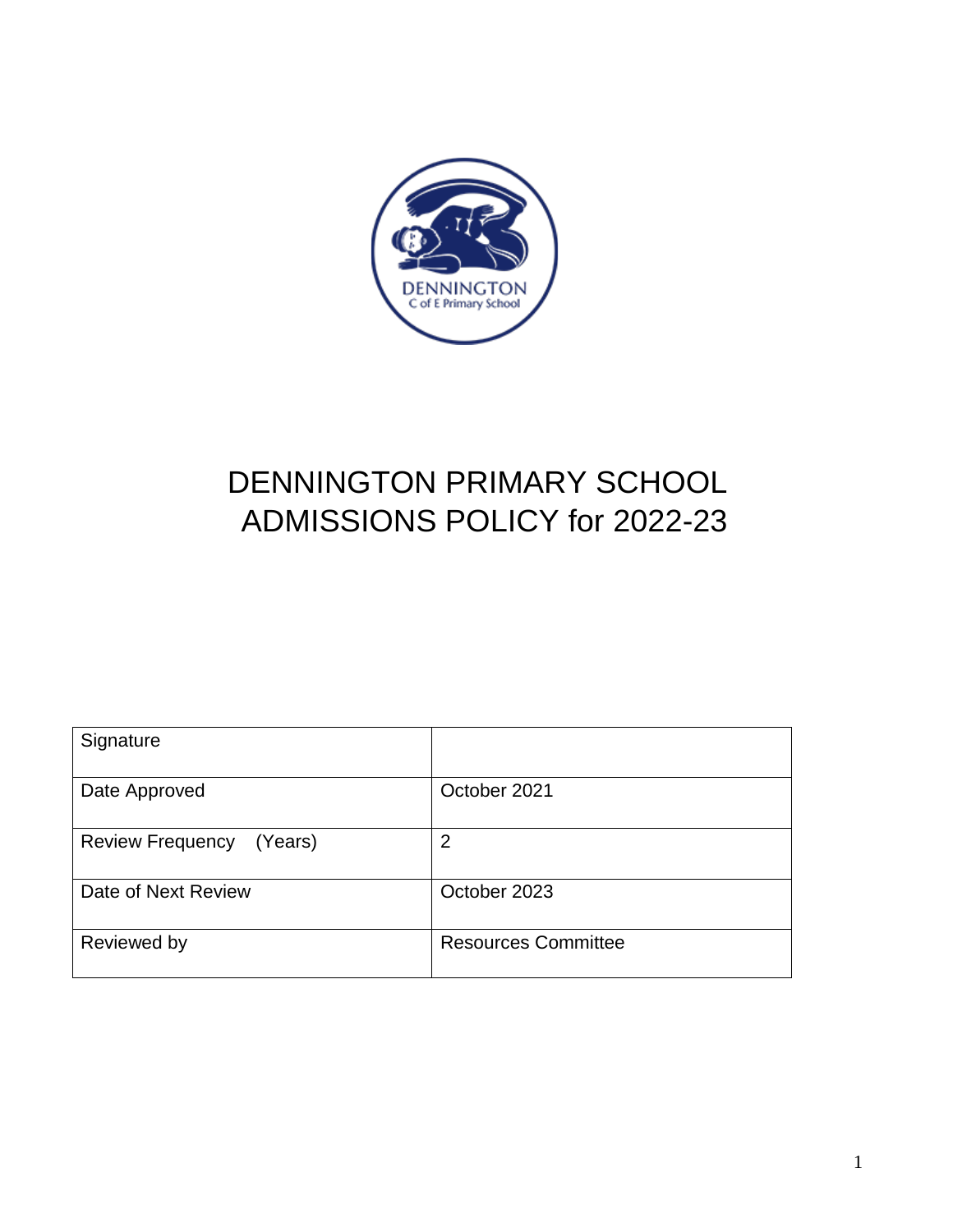#### **Admissions Policy for the School Year 2020/21**

The Governing Body, as the Admissions Authority for the School, has agreed that the Published Admissions Number (the maximum number of children to be admitted in any year) is 11.

For admission to the 2020-21 school year, and subsequent years, all children will be eligible for admission to Dennington C of E Primary School full-time in the September following their fourth birthday.

Where parents are offered a place for their child in the Reception Year of Dennington C of E Primary School they may decide either to take up the offer full time in September, or take up the offer part-time or defer entry. If a parent wishes to defer entry to later in the year the place at Dennington C of E Primary School will be held open until the child starts school. However, parents must take up the full-time place no later than the beginning of the term after the child's fifth birthday, and must in any case take up the place before the end of the school year for which the original application was accepted.

It would normally be expected that parents will take up the offer of a primary school place (be that full or part-time) at the beginning of a school term, unless there is agreement with the school that a place could be taken up at another time in the year.

**Application**. Parents apply using the Local Authority's Normal year of entry application form (CAF1), and the optional Supplementary Information Form (SIF) – these are available on demand. On-time applications may be on a paper form or the LA on line form naming this School as one of the preferences. Late applications may only be made on the paper form.

The online form can be found at: www.suffolk.gov.uk/admissions. The SIF is an opportunity to provide more details about reasons for applying to a church school; it is not compulsory and on its own does not constitute a valid application form.

The CAF either online or the paper form must be with the Admissions Team by 15<sup>th</sup> January 2020 (The Admissions Team, Endeavour House, 8 Russell Road, Ipswich IP1 2BX). Any SIF or letters of support, should be returned to the School by the same date. Places will be allocated for the following school year, all children being offered a place at the start of the autumn term in September 2020. Forms (paper or on-line) received by 15<sup>th</sup> January 2020 are given equal consideration regardless of the date of receipt.

Children who an Education, Health and Care plan (EHC plan) which names the school must by law be offered a place at this school.

Places will be offered to Looked After Children (children in care) and Previously Looked After Children (children who were looked after, but ceased to be so because they were adopted or became subject to a child arrangements order or special guardianship order, immediately following having been looked after) regardless of whether they live in the catchment area of the school.

Remaining places will be offered in the following order: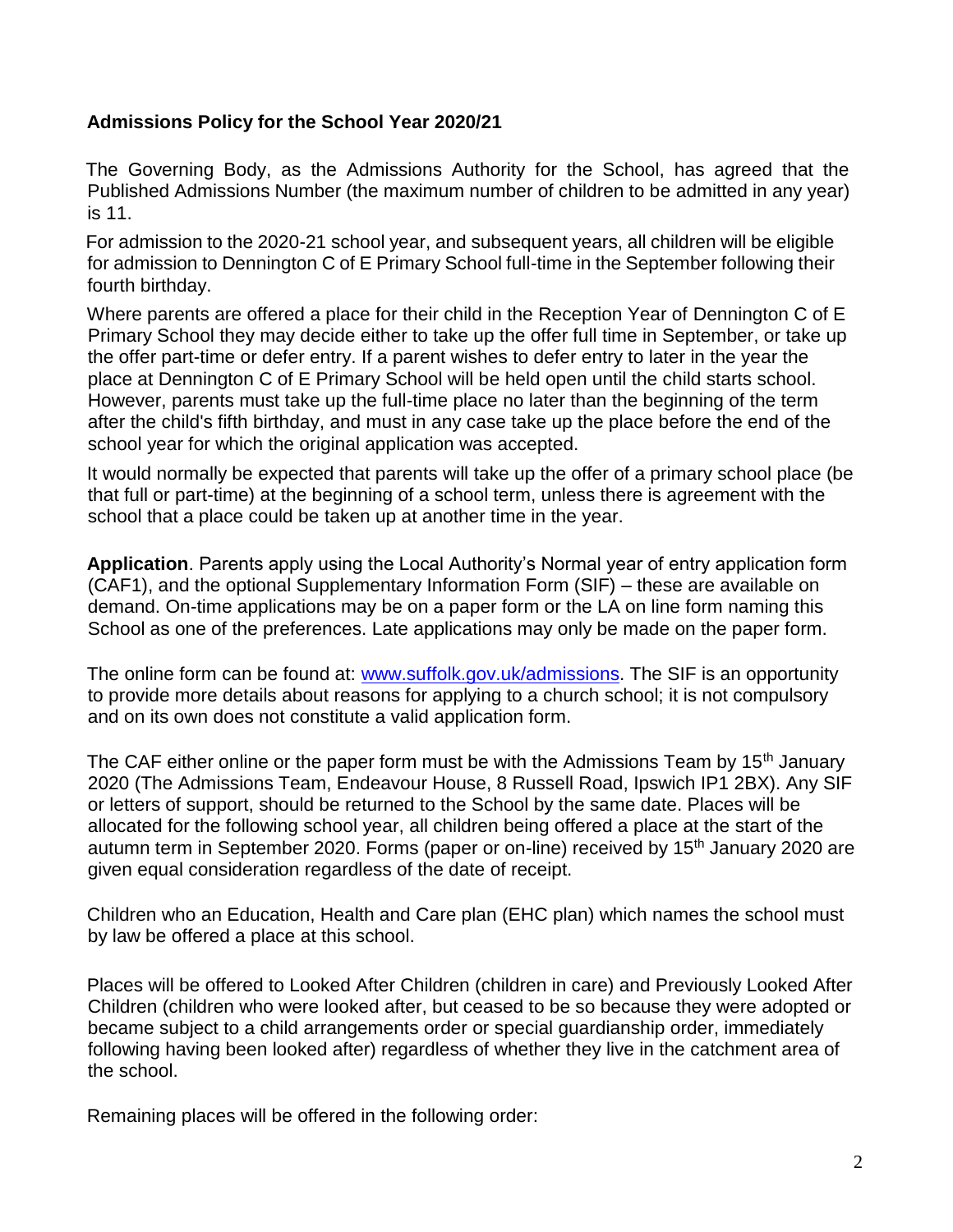- 1 **Children who are ordinarily resident in the school's catchment area** on 15th January 2020 in the following order:
	- a. Children with brothers or sisters (or other children living together as a family at the same address) already at the school and who will be there when the child starts. If there are not enough places, we will give places to those with the smallest age gaps first.
	- b. Children whose Parent(s)/Guardian(s)/Carer(s) are regular (i.e. at least once a month) attendees at services held at all churches/chapels situated within the school's catchment area. (Applicants are advised to complete the Supplementary Information Form (SIF) in order that the Governors have accurate information which enables them to apply this criterion fairly.) Maps of the catchment area are available at the school, or from the Admissions Team on 0345 600 0981 (local rate) or at www.suffolk.gov.uk/catchmentmaps.
	- c. Children who live the furthest from another primary school (we will measure the distance by a straight line 'as the crow flies'). All straight line distances are calculated electronically by the LA from the pupil's home to the school using data provided jointly by the Post Office and Ordnance Survey.
	- d. Other applicants.
- 2 **Children who are ordinarily resident outside the school's catchment area** on the 15<sup>th</sup> January 2020. The order of preference will be as for 1a-c, but criteria d. will be: children who live nearest the school (we will measure the distance by a straight line 'as the crow flies'). All straight line distances are calculated electronically by the LA using data provided jointly by the Post Office and Ordnance Survey. The data plots the coordinates of each property and provides the address-point between which straight line distance is measured and reported to three decimal places. Where there is more than one home within a single building (for example apartments) we will measure to a single point within that building irrespective of where those homes are located.

*Ultimate tie-breaker:* In the unlikely event of two or more applicants who live the same distance from the school competing for a single place, lots will be drawn by someone independent of the school and its governing body to determine the successful applicant.

The LA (Local Authority), on behalf of the Governors, will inform you by 16<sup>th</sup> April 2020 as to whether or not a place is available. If the Governing Body's decision is not to grant a place for your child, you have the right to appeal against their decision. You will be sent information on how to appeal. There is no deadline for the submission of appeals

which are independently administered by the Education Appeals Office, PO Box 579, Ipswich, IP1 2BX.

## **Making another application for a place at the same school.**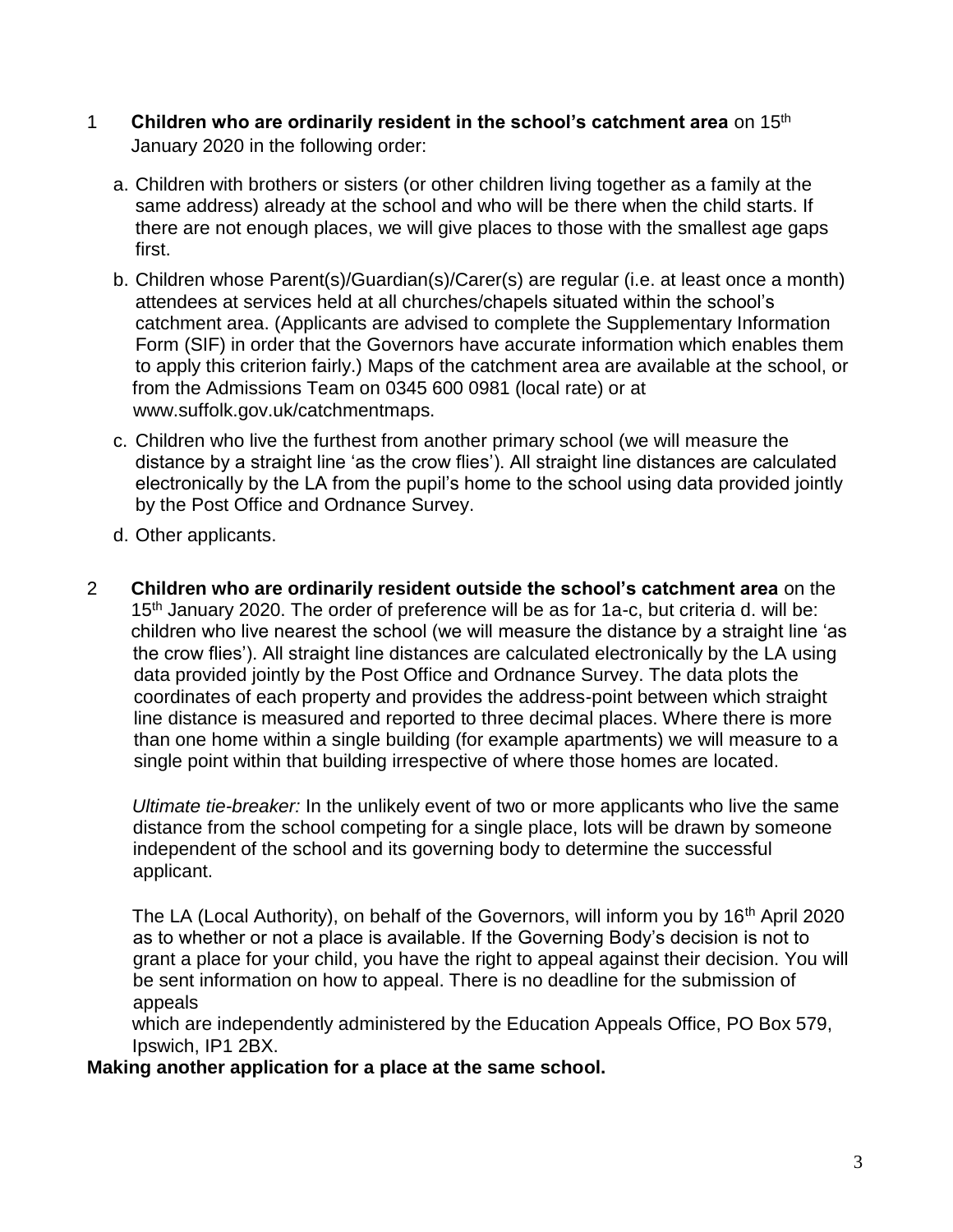A parent/carer can apply for a place for their child at any time to any school outside of the normal admissions round. However, if your application for a school place is refused, we will not determine a further application for a place in the same school in the same school year, unless there has been a significant change in the circumstances of the parent/carer, child or school. Such circumstances might be a house move or a place becoming available at the school.

If there is no significant change in circumstances, you can make another application for the following school year. However, this will not normally be considered more than one term ahead of the date when you want your child to start at the school.

## **Applications made after the published deadline.**

If there are still places left at the school after we have considered all the applications made by 15th January 2020, we will offer them to applicants who applied after that date using the preference order 1-2.

The information provided in this policy needs to be read alongside and in the context of the relevant LA Admissions booklet & Directories available at: www.suffolk.gov.uk/admissions.

- $\Box$ Details of the catchment area agreed with the LA can be obtained from the school or from www.suffolk.gov.uk/catchmentmaps.
- Ordinarily resident This refers to the place where your child usually lives. We consider this to be where they sleep overnight. We may need proof of this address. If you use another address to give the impression that your child lives at a different address to where they are ordinarily resident, such as a second home or a grandparent's address, so that you have a higher priority for a place at that school; we consider this to be a fraudulent application.
- Where a child lives at two or more addresses, each for part of the week, the address at which the child is ordinarily resident will be considered to be the address that the child lives at for most of the week (excluding weekends and school holidays). Separate evidence in writing from each parent must be provided to confirm the child's living arrangements at the time of application. In cases where the child spends an equal proportion of the school week at two or more different addresses, evidence of which is to be considered the main contact address will be required to support the application. Agreement in writing by the parents will be required to state which address is to be used as the ordinarily resident address. This address will then be used when processing all school preferences expressed. It is not acceptable to use one address for one school preference and another address for another school preference.
- $\Box$  Gypsy, Roma and Traveler families will be considered as 'ordinarily resident' for application purposes.
- $\Box$  Multiple births if the final place at the School is offered to a twin/triplet etc. and the remaining sibling(s) would ordinarily be refused a place, the Governors will offer places to the remaining sibling(s). It is not the Governors policy to separate twins/triplets etc.

## *Ultimate tie-breaker.*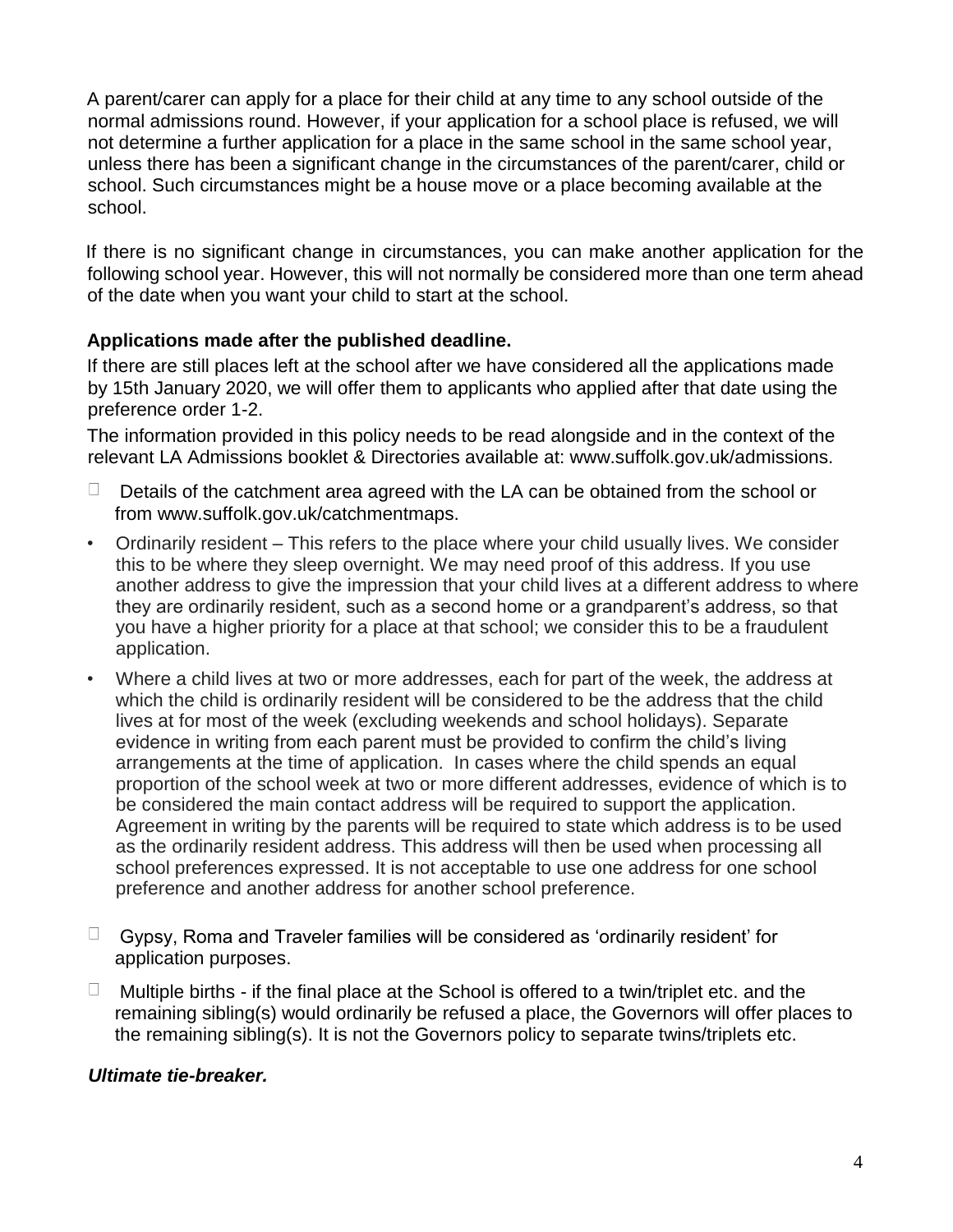In the unlikely event of two or more applicants who live the same distance from the school competing for a single place, lots will be drawn by someone independent of the school and its governing body to determine the successful applicant.

## **Waiting Lists.**

A waiting list will be maintained by the school of those unsuccessful in their initial application. Names are placed on the waiting list in the priority order set out in the above oversubscription criteria. The order of children on a waiting list does not remain static - as circumstances change a child's place on the waiting list can go up or down, for example due to withdrawals or additional applications. If you change your address whilst your child is on a waiting list you must let us know. Please be aware that this may change your child's position on the waiting list, particularly if you move into or out of the school's catchment area. Having your child's name on a waiting list will not affect your right to appeal for a school place in any of the schools for which you have applied. If a place becomes available, we will offer it to children on the waiting list in priority order. We do not offer places on the basis of the date on which names were placed on the list. Late applications will be placed on the waiting list. The order will be determined in accordance with the admissions oversubscription criteria, not the date on which the application is received.

The waiting list will be maintained until 31.12.2020.

## **Children out of year group.**

It is expected that children will normally be educated within their chronological year group. However, admission authorities will make decisions on the basis of the circumstances of each case and in the best interests of the child concerned in line with the School Admissions Code (December 2014).

You can make a request to the admission authority for each school in writing. This will need to include, where relevant, any supporting evidence. The Governors will make a decision on the request, taking into account the views of the Executive Headteacher.

The school will write to you with the outcome including the reasons for the decision. If the request is refused, you should be given the details of how to complain to the school. A CAF1 application form must be sent to Suffolk County Council along with the decision letter(s) from the own admissions authority school(s) and other relevant evidence by the national closing dates (see the 'Important dates: what happens when' section of the Admission to Schools in Suffolk booklet.).

Even if the request is agreed there is no guarantee there will be a place available.

## **Application for admission to other classes or an In-Year application.**

- 1. Applications are not normally considered more than one term ahead of the date the place is required.
- 2. Parents wishing to transfer their children from one Suffolk school to another where there is no change of address should, in the first instance, discuss the matter with the Head Teacher of their current school before applying for another school (see also paragraph 8 below).